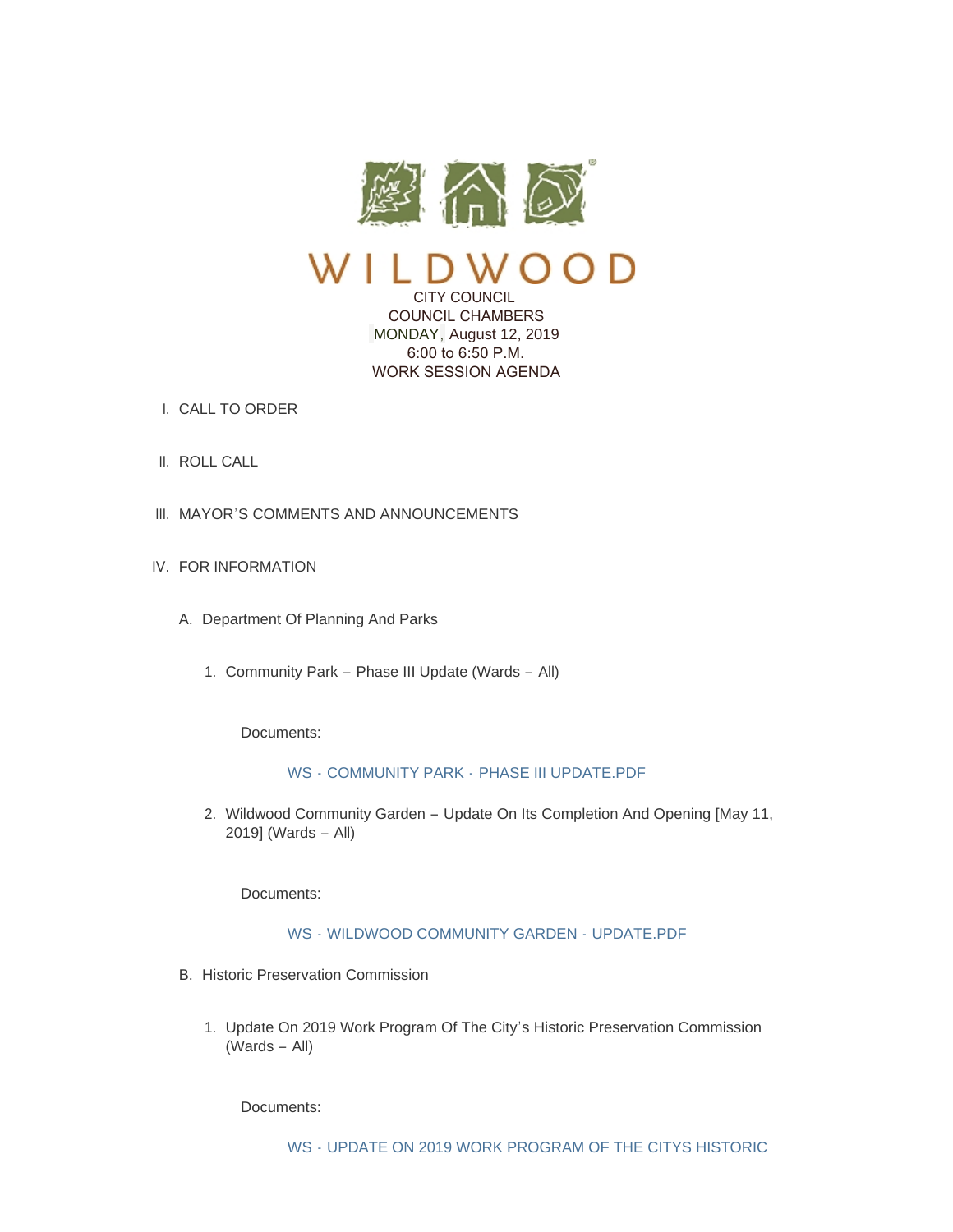## PRESERVATION COMMISSION (WARDS-ALL).PDF

- C. Wildwood Celebration Commission
	- 1. Update On 2019 Wildwood Celebration Commission And Parade Commitments Of City Council Members (Wards -All)

Documents:

WS - [UPDATE ON 2019 WILDWOOD CELEBRATION COMMISSION AND](https://www.cityofwildwood.com/AgendaCenter/ViewFile/Item/21502?fileID=27006)  PARADE COMMITMENTS OF CITY COUNCIL MEMBERS (WARDS-ALL).PDF

D. Rural Internet Access Update (Wards - All)

Documents:

#### WS - [RURAL INTERNET ACESS UPDATE.PDF](https://www.cityofwildwood.com/AgendaCenter/ViewFile/Item/21504?fileID=27025)

E. Construction Project Updates (Wards - All)

Documents:

#### WS - [CONSTRUCTION PROJECT UPDATES.PDF](https://www.cityofwildwood.com/AgendaCenter/ViewFile/Item/21505?fileID=26997)

- V. FOR ACTION
	- A. Escrow Consideration Relating To A Two (2) Lot, Residential Subdivision, Which Funds Were Collected For A Future Roadway Improvement, But Is Now Approximately Eight (8) Years Later. The Previous Owner Of The Parent Parcel Of Ground Is Seeking Relief To The City's Retention Of The Funds, Given This Individual Has No Ownership Stake In The New Lots. (Ward – Six)

Documents:

#### WS - ESCROW CONSIDERATION PDF

- B. EXECUTIVE [CLOSED] SESSION: Legal Actions, Causes Of Action, Litigation Or Privileged Communications Between The City's Representatives And Its Attorneys [RSMO 610.021(1) 1994] And Hiring, Firing, Disciplining Or Promoting Employees By A Public Governmental Body [RSMO 610.021 (3) 1994]
- VI. MISCELLANEOUS None
- VII. ADJOURNMENT

City Council will consider and act upon the matters listed above, and such others as may be presented at the meeting and determined to be appropriate for discussion at that time.